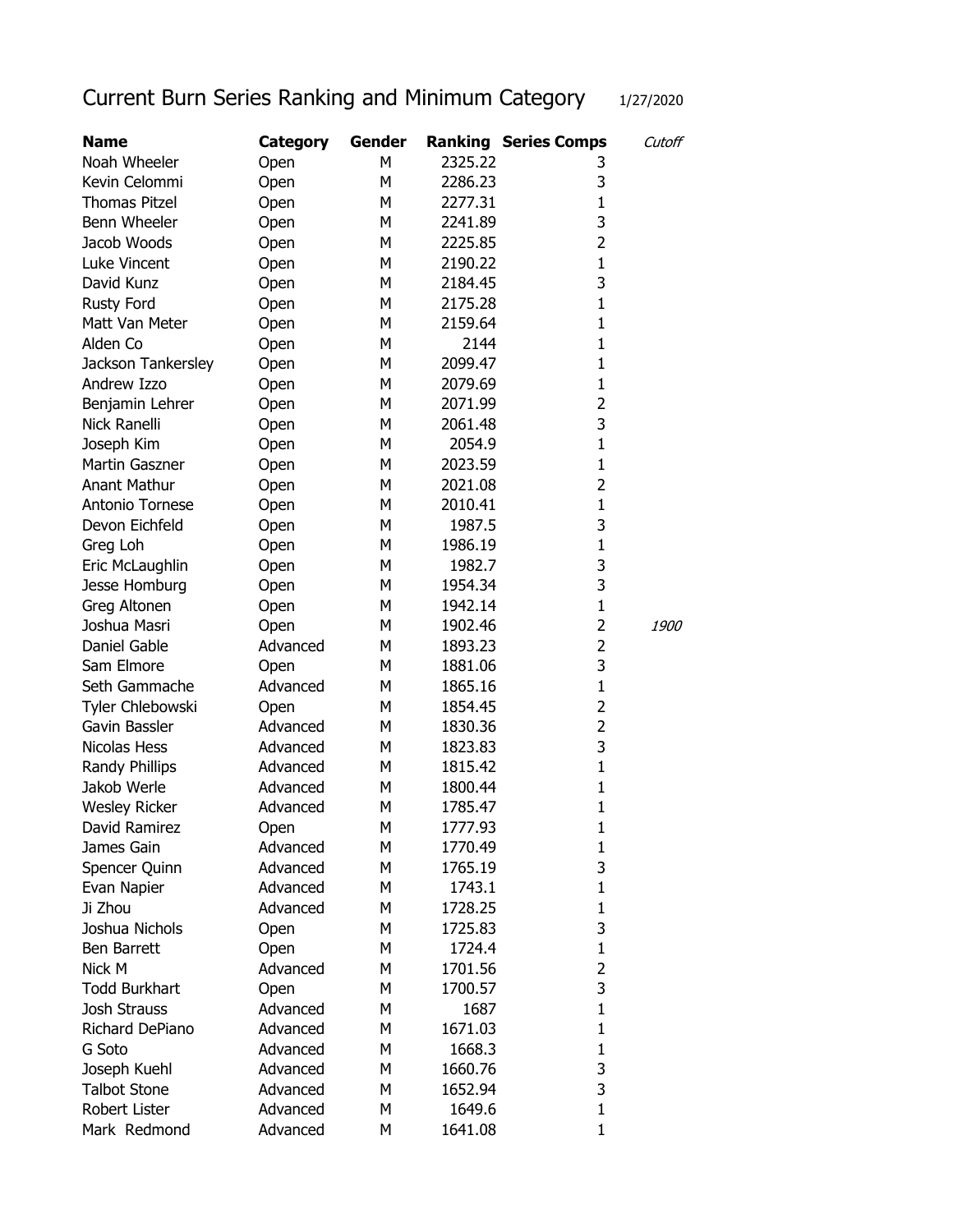| Joseph Buchter          | Advanced     | М | 1617.62 | 1              |             |
|-------------------------|--------------|---|---------|----------------|-------------|
| <b>Isaac Tessler</b>    | Advanced     | M | 1610.35 | $\overline{2}$ |             |
| Adrian Basler           | Advanced     | M | 1609.52 | $\overline{2}$ |             |
| Elijah Hummel           | Advanced     | M | 1601.98 | $\mathbf{1}$   |             |
| Nathan Stull            | Advanced     | M | 1592.45 | $\overline{2}$ |             |
| Sebastian Carisio       | Advanced     | M | 1586.34 | $\mathbf{1}$   |             |
| Alex Arnette            | Advanced     | M | 1553.22 | 2              |             |
| Nick Shupinski          | Advanced     | M | 1544.31 | $\mathbf{1}$   |             |
| Ryan Kremp              | Advanced     | M | 1539.56 | $\overline{2}$ | <i>1530</i> |
| Owen Shaffer            | Intermediate | M | 1518.7  | $\mathbf{1}$   |             |
| Dan Hein                | Intermediate | M | 1490.89 | $\overline{2}$ |             |
| Stephen Cinderalla      | Intermediate | M | 1484.94 | $\mathbf{1}$   |             |
| <b>Brandon Brewster</b> | Intermediate | M | 1481.3  | $\mathbf{1}$   |             |
| Stephen Griffin         | Open         | M | 1470.02 | 2              |             |
| Ray Tillotson           | Intermediate | M | 1469.29 | $\mathbf{1}$   |             |
| Kellen Zemanski         | Intermediate | M | 1462.6  | $\mathbf{1}$   |             |
| Caleb Robinson          | Intermediate | M | 1443.9  | $\mathbf{1}$   |             |
| Dorian Chabbert         | Intermediate | M | 1432.56 | $\mathbf 1$    |             |
| Dave Harmanos           | Intermediate | M | 1424.74 | $\mathbf 1$    |             |
| Tom Hu                  | Intermediate | М | 1417.59 | $\mathbf 1$    |             |
| Ty Picker               | Open         | M | 1411.14 | $\overline{2}$ |             |
| Nicholas Lance          | Intermediate | M | 1387.8  | $\mathbf{1}$   |             |
| Patrick McManamon       | Intermediate | M | 1380.21 | $\mathbf{1}$   |             |
| <b>Austin McCoig</b>    | Intermediate | M | 1375.88 | $\overline{2}$ |             |
| Josh Glick              | Intermediate | М | 1375.85 | 3              |             |
| Thomas Zhao             | Intermediate | М | 1374.33 | 3              |             |
| Jacob Lowry             | Open         | M | 1369.1  | $\mathbf{1}$   |             |
| Ethan Rao-Cramer        | Intermediate | M | 1350.4  | $\mathbf{1}$   |             |
| Hayden McCulloch        | Intermediate | M | 1349.74 | 3              |             |
| Andre Burton            | Intermediate | M | 1348.08 | $\mathbf{1}$   |             |
| Liam Reeves             | Intermediate | М | 1335.93 | $\mathbf{1}$   |             |
| David Bernick           | Intermediate | M | 1333.1  | $\mathbf{1}$   |             |
| Thomas Demianovich      | Intermediate | M | 1332.05 | 2              |             |
| Tom Rebbert             | Intermediate | M | 1325.44 | $\overline{2}$ |             |
| Kenny Phan              | Intermediate | M | 1318.13 | $\mathbf{1}$   |             |
| Michael Leszczynski     | Intermediate | М | 1313    | $\mathbf{1}$   |             |
| Nathan Elsishans        | Intermediate | M | 1291.65 | $\mathbf{1}$   |             |
| Evan Thai               | Intermediate | M | 1282.09 | 2              |             |
| Jonathan Puglisi        | Intermediate | M | 1276.01 | $\mathbf{1}$   |             |
| Ethan Hopkins           | Intermediate | M | 1275.6  | $\mathbf{1}$   |             |
| Bryan Yamasaki          | Intermediate | M | 1267.6  | $\overline{2}$ |             |
| Christopher Webb        | Intermediate | М | 1264.27 | 2              |             |
| Gustavo Masri           | Open         | М | 1260.36 | $\mathbf{1}$   |             |
| Max Liang               | Intermediate | М | 1219.51 | $\mathbf{1}$   |             |
| Owen Sugg               | Intermediate | М | 1214.25 | 2              |             |
| <b>Ben Cross</b>        | Intermediate | M | 1200.81 | $\mathbf{1}$   | <i>1200</i> |
| Ben Singson             | Novice       | М | 1197.59 | 2              |             |
| Donny Crispino          | Novice       | M | 1191.41 | $\mathbf{1}$   |             |
| Connor Staub            | Novice       | M | 1182.11 | $\mathbf{1}$   |             |
| Michael Lehrer          | Novice       | M | 1176.43 | $\mathbf{1}$   |             |
| Christopher McKernan    | Novice       | M | 1152.43 | 3              |             |
| Ricardo Maderas         | Novice       | M | 1144.71 | $\mathbf 1$    |             |